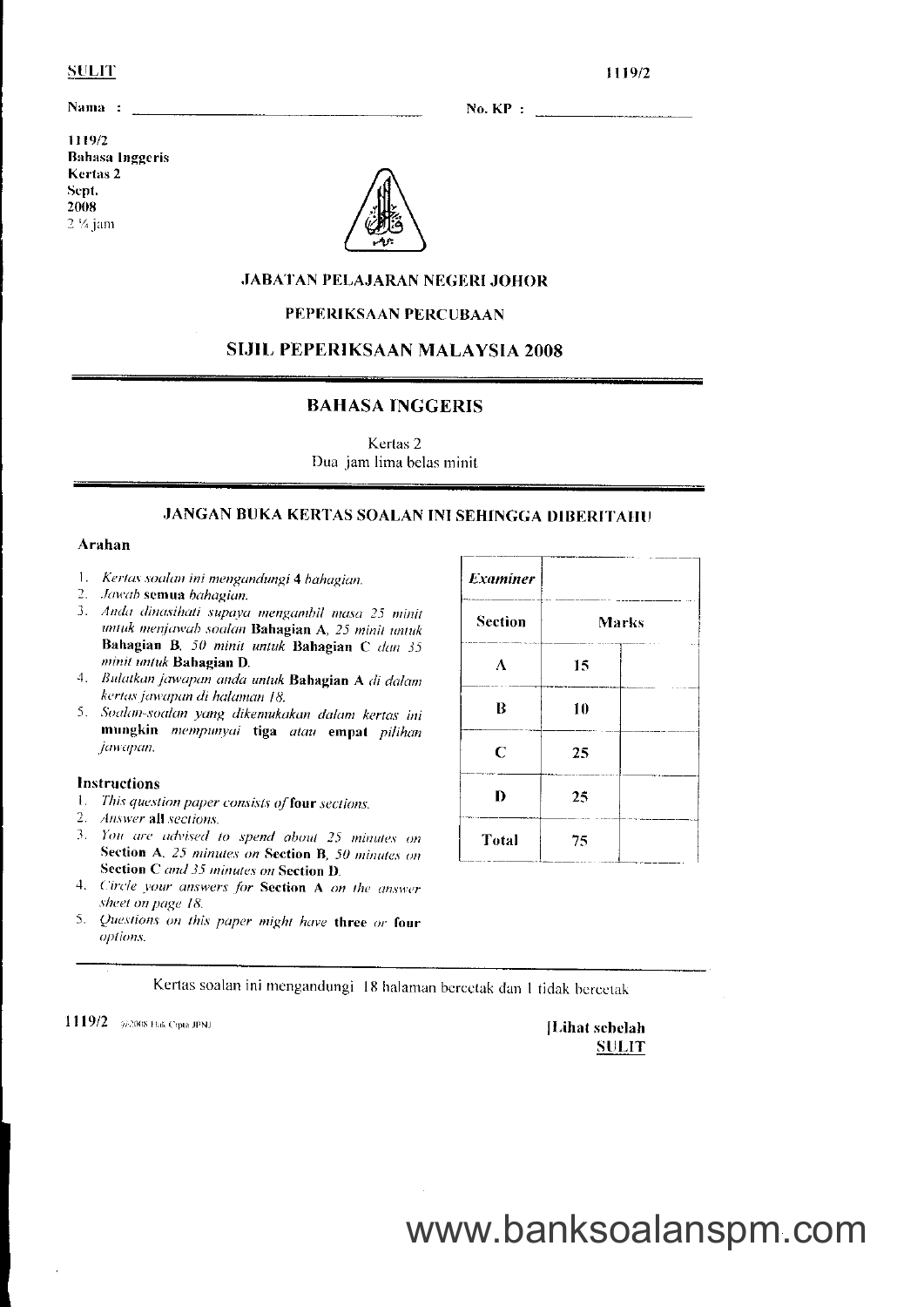### Section A

### $[15$  marks]

Elaine, a Form Four Arts student in SMK USJ4 in Subang Jaya, Selangor, is the author of "Ethnic Musical Instrument of Malaysia". She is officially thc nation's youngest author to write such a book and this has eamed her a name in the Malaysia Boox of Records

- l . Which of the following statements shows that Elaine is well-known?
	- A She is the author of "Ethnic Musical Instrument of Malaysia".<br>B She has been recognised in the Malaysia Book of Records
	- B She has been recognised in the Malaysia Book of Records.<br>C She is the youngest author in Malaysia
	- $C$  She is the youngest author in Malaysia.<br>D She is a Form Four Arts student
	- She is a Form Four Arts student.

### TIPS ABOUT SHOES

- $\sim$  Shoes have to be comfortable.
- ~ Choose shoes that fit well.
- $\sim$  Change into a different pair every day because wearing one pair continuously wears it out.
- Take care of your shoes by applying shoe cream or polish.

#### You should change shoes daily in order to 2.

- A wear them comfortably.<br>B make them last longer
- B make them last longer.<br>C keep them shiny
- keep them shiny.

### SULIT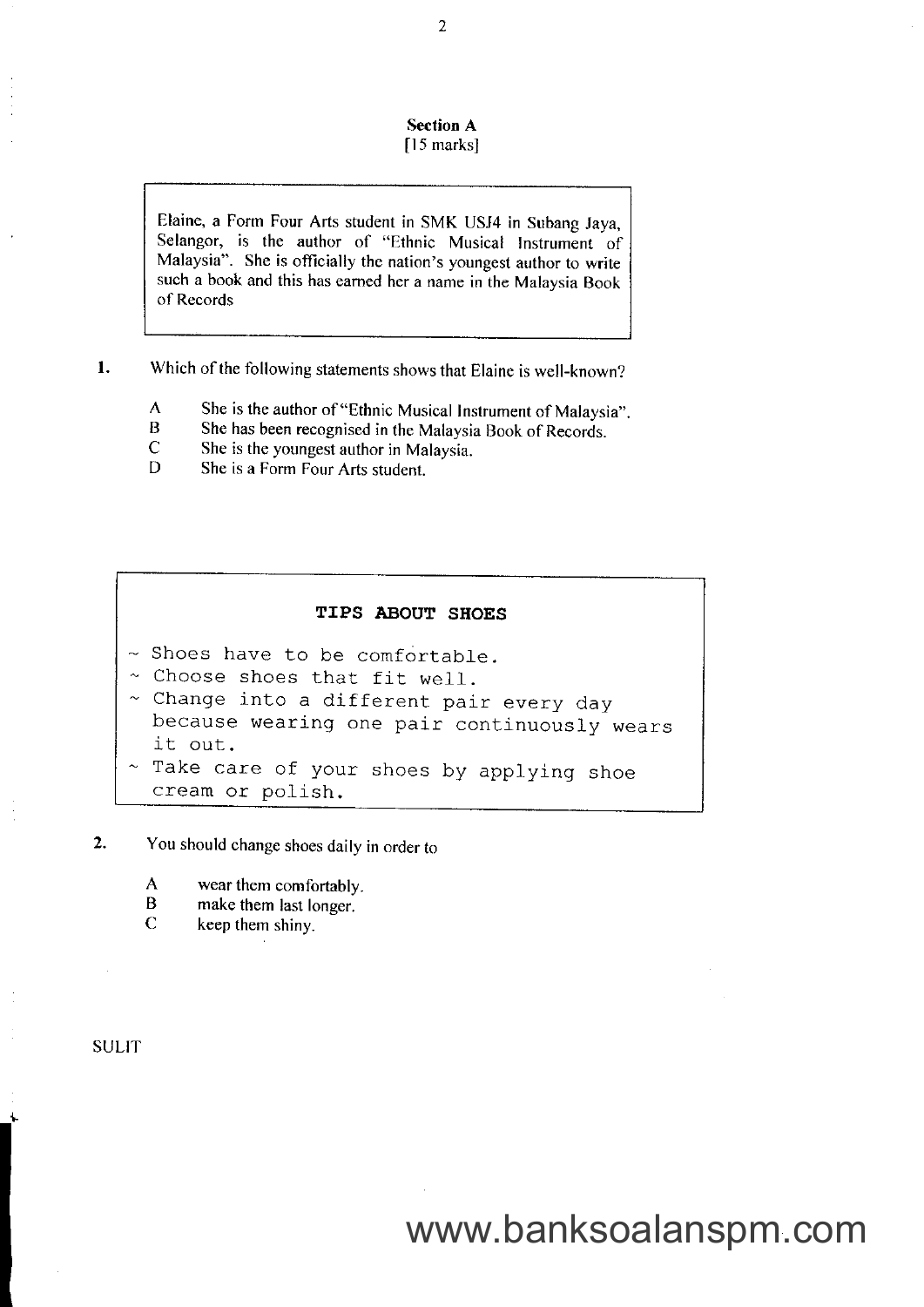Recently, I boarded a taxi at Taman Jaya LRT Station in Petaling Jaya to get home. It was a 10-minute ride. I am usually very courteous and friendly with taxi drivers, as I know they would have had a bad day fighting through traffic. And I was my usual self with this driver.

I gave him directions to my home but he was rather quiet and did not want to speak. As we approached the road to my home I told him it was another right turn but he stopped suddenly and asked me to get off as he claimed it was difficult to reverse which was not the case.

Shashi Netto

3. Shashi Netto wrote to the newspaper to express her

- $\Lambda$ disappointment.
- B dilemma.
- $\overline{C}$ regret.

The aesthetic beauty and fine craftsmanship of traditional Malaysian architecture arc well displayed in the series of paintings by Mokhtar Harun. Mokhtar's colourful paintings of Malaysian Kampung scenes are now available for sale.

4. In the extract above, what are the items on display?

 $\overline{A}$ Traditional architecture

- B Malaysian kampungs
- C Colourful paintings
- I) Fine handicrafts



- 5. The advertisement means that you should eat
	- A fruits and vegctablcs to have colourfil lives.
	- $\overline{B}$ fruits and vegetables to stay heallhy.
	- $\mathbf C$ colourful food to be healthy.
	- D food colouring to be hcalthy.

**SULIT** 

 $\overline{3}$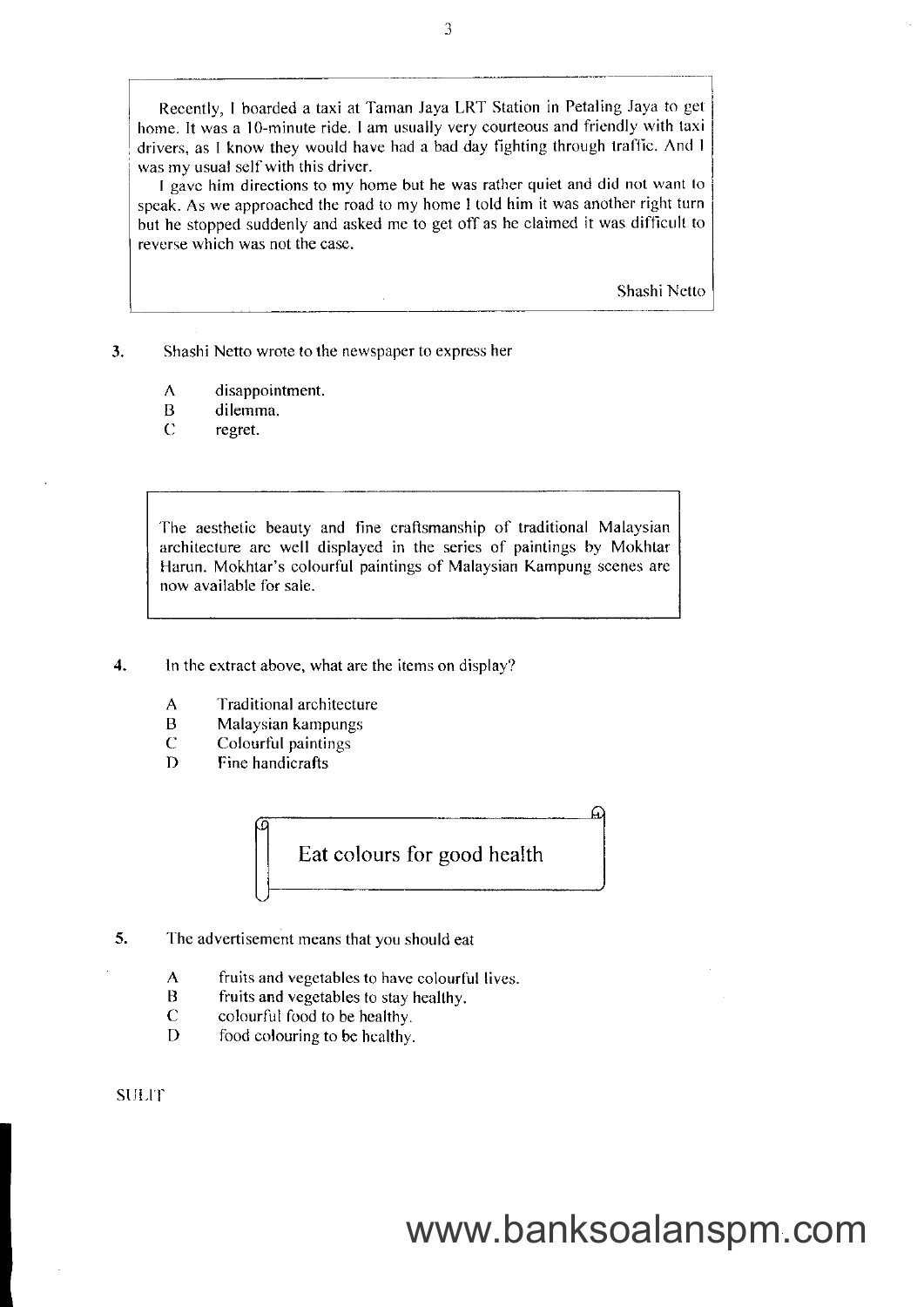|                                       | 2008 WORST DISASTERS SO FAR                                                  |                                                            |                                            |
|---------------------------------------|------------------------------------------------------------------------------|------------------------------------------------------------|--------------------------------------------|
| Date                                  | Event                                                                        | Place                                                      | Death toll                                 |
| March<br>April<br>May<br>June<br>June | Flood<br>Typhoon (Nargis)<br>Earthquake<br>Sunken ferry<br>Typhoon (Fusheng) | Bangladesh<br>Myanmar<br>China<br>Indonesia<br>Philiphines | 6,000<br>54,000<br>74,000<br>700<br>25,700 |

- 6. In total, which disaster claimed the most victims?
	- $\overline{A}$ Sunken ferry
	- Earthquake B
	- Typhoon C
	- Flood  $D$

### Prudent Path to Success

When he was 21, he had RM80,000 in his bank account which he saved by helping his contractor father. A year later, he made his first million. His advantage was that he was and still is, a prudent and simple man who had saved every sen he received from his parents since his school days. This is true of Tan Sri Salleh of Plaza Corporation who became successful in the world of business in 1975.

From the extract above we can conclude that Tan Sri Sallch is ...... 7.

- A calculating.<br>B miserly.
- B miserly.<br>C thrifty.
- $\begin{array}{ccc}\nC & \text{thrifty.} \\
D & \text{stingy.}\n\end{array}$
- stingy.

**SULIT**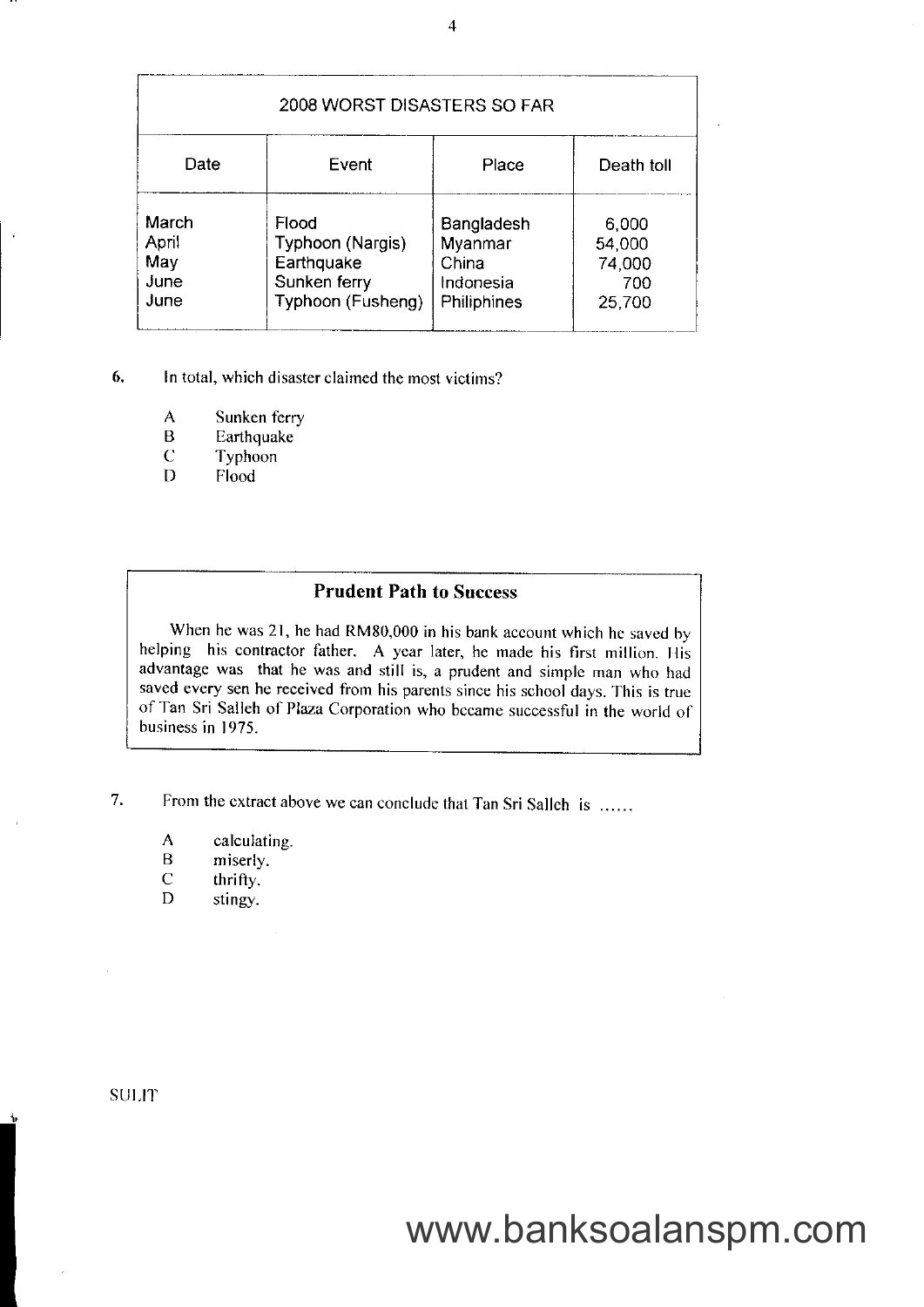

- 8. In the comic strip above, the lady will
	- lose some weight.  $\mathbf{A}$
	- $\, {\bf B}$ keep her promise.
	- $\overline{C}$ control her appetite.

**SULIT**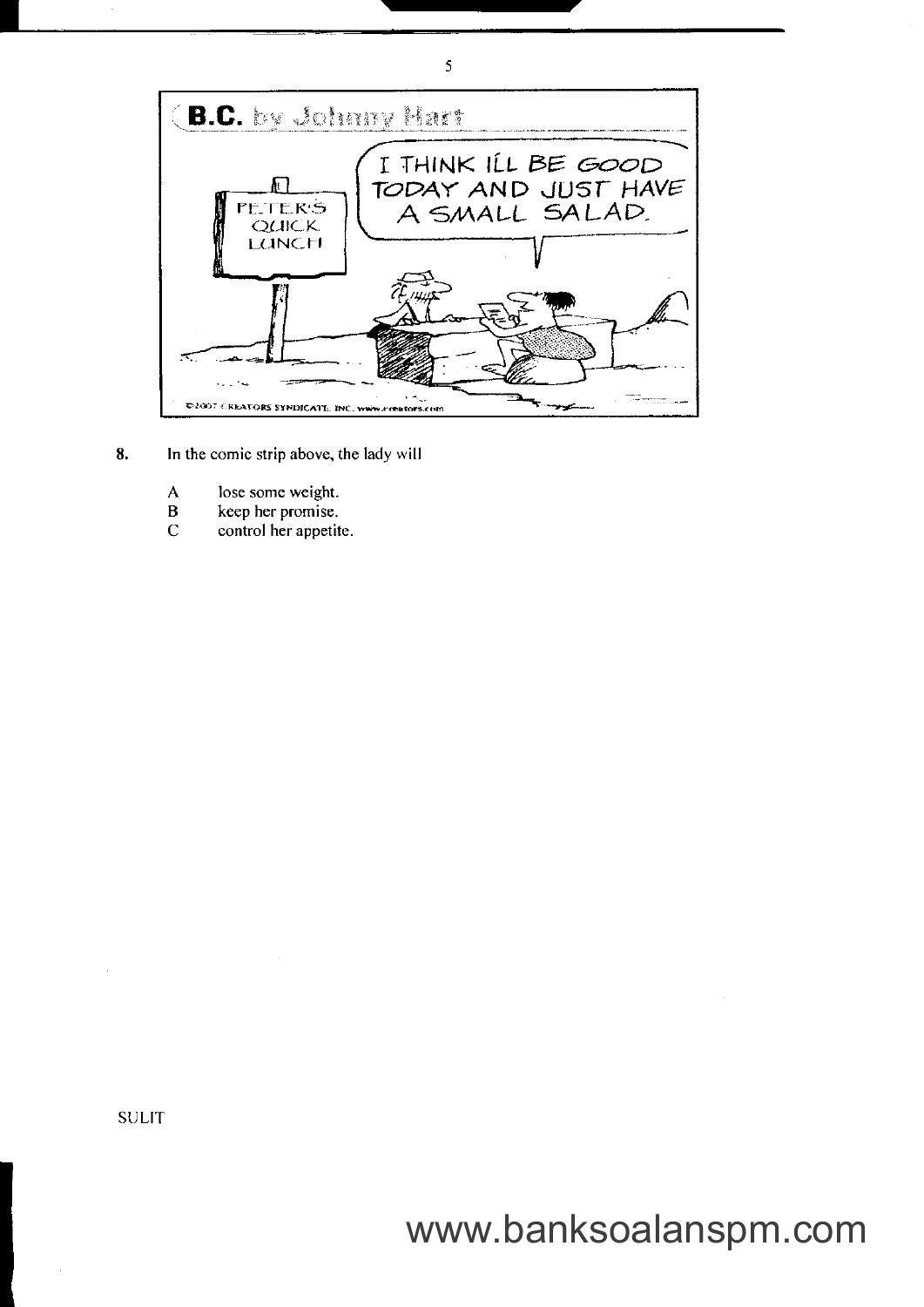### Questions  $9-15$  are based on the following passage.

It is estimated that there are at least 250 million child labourers worldwide. Many of 9 children have to work in harsh environments. Children who work as domestic servants are subjected to physical or sexual abuse. They are often deprived 10 social activity and schooling. They are poorly paid, or not paid at all.

Children are also pledged by their parents to factory owners in 11 for small loans or they are kidnapped to work in factories. Most are kept in 12, tortured and made to work for twenty hours a day without a break. Some are even chained to their beds at night to  $\_\!\_$ 13 them from running away. There are also those who work for industries and plantations. They perform all kinds of duties throughout the day. Most of them  $14$  in hazardous conditions, with no health and safety regulations.

In the streets of the developing world, children are 15 polishing shoes, hawking flowers and trinkets, or using other ingenious ways to make money. For some, it is the only way of getting food; for others, it is just the beginning of a dreadful life.

| 9  | A           | those        | 13 | A            | prevent     |
|----|-------------|--------------|----|--------------|-------------|
|    | B           | these        |    | B            | stop        |
|    | $\mathbf C$ | that         |    | $\mathsf{C}$ | bar         |
|    | D           | this         |    |              |             |
| 10 | A           | in           | 14 | A            | have worked |
|    | B           | on           |    | B            | has worked  |
|    | $\mathbf C$ | by           |    | $\mathbf C$  | works       |
|    | D           | of           |    | D            | work        |
| 11 | A           | replacement  | 15 | Λ            | see         |
|    | B           | substitution |    | B            | saw         |
|    | $\mathbf C$ | exchange     |    | $\mathsf{C}$ | sees        |
|    |             |              |    | D            | seen        |
| 12 | A           | detention    |    |              |             |

**SULIT** 

 $\mathbf B$ 

 $\mathbf C$ 

captivity

custody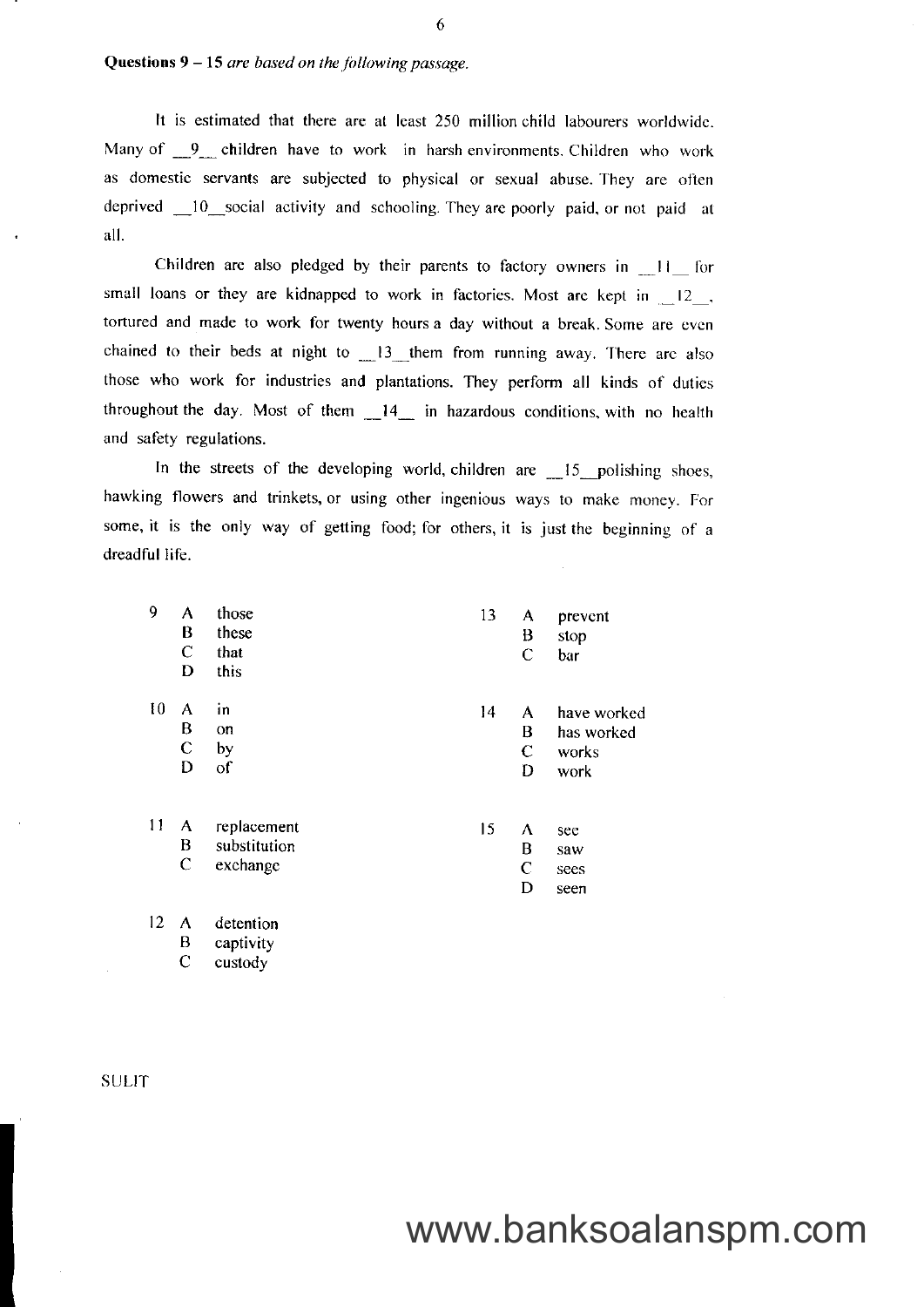### **Section B**  $(10 \text{ marks})$

### Questions  $16 - 25$

Read the following information on the offers and answer the questions that follow.

| <b>9 THRILLING OFFERS</b> |                                                                                   |  |
|---------------------------|-----------------------------------------------------------------------------------|--|
|                           | celebrate the F1 passion at the                                                   |  |
|                           | 10th Tetronas Malaysian Grand Prix with these 9 amazing deals                     |  |
| 1                         | <b>GP Packages</b>                                                                |  |
|                           | 3 days, 3 different views (Friday, Saturday and Sunday)                           |  |
|                           | GP 1 - K1Gold / Topaz / Crystal @ RM1,200                                         |  |
|                           | GP 2 - Topaz / K1 Gold / Turquoise @ RM1,100                                      |  |
|                           | GP 3 - Turquoise / Crystal / Topaz @ RM1,000                                      |  |
|                           | GP 4 - Crystal / Turquoise / K1 Gold @ RM800                                      |  |
| $\mathbf{2}$              | RM <sub>10</sub> Tower                                                            |  |
|                           | Purchase 1 Tower ticket at RM1,000 and get the second for only RM10               |  |
| $\overline{3}$            | Topaz @ 50%                                                                       |  |
|                           | Purchase 1 Turquoise ticket at RM1,100 and get 1 three-day Topaz ticket           |  |
|                           | at half price                                                                     |  |
| 4                         | Topaz $3 + 1$                                                                     |  |
|                           | Purchase 3 Topaz tickets at RM1,000 each and get 1 three-day Topaz                |  |
|                           | ticket FREE                                                                       |  |
| 5                         | <b>Grandstand Special</b>                                                         |  |
|                           | Purchase any Grandstand ticket at normal price and get a limited 10 <sup>th</sup> |  |
|                           | edition TMGP T-shirt and a Cap FREE                                               |  |
| 6.                        | "99 for RM99"                                                                     |  |
|                           | Bring one 1999 TMGP purchased Grandstand ticket and get one Platinum              |  |
|                           | Grandstand F for only RM99.                                                       |  |
|                           | Applicable for Walk-in Sales at SIC Ticket only.                                  |  |
| 7                         | <b>Student &amp; Senior Citizen Promo</b>                                         |  |
|                           | Enjoy 50% discount on Citrine 1-day Grandstand.                                   |  |
|                           | Proof of eligibility needed (valid student ID or Mycard).                         |  |
|                           | Applicable for Walk-in Sales with valid ID at SIC Ticket only.                    |  |
| 8                         | <b>GP Passport</b>                                                                |  |
|                           | Enjoy 10% discount on all non-promotional seats                                   |  |
| 9                         | <b>Online Bonanza</b>                                                             |  |
|                           | Purchase 1 Platinum Grandstand F ticket online at only RM410 and get a            |  |
|                           | FREE cap and headset (for live commentary)                                        |  |
|                           | Terms and Conditions apply                                                        |  |
|                           | Ticket Hotline +603 8778 2222                                                     |  |
|                           |                                                                                   |  |

(The Star, March 2008)

รา<br>11

**SULIT**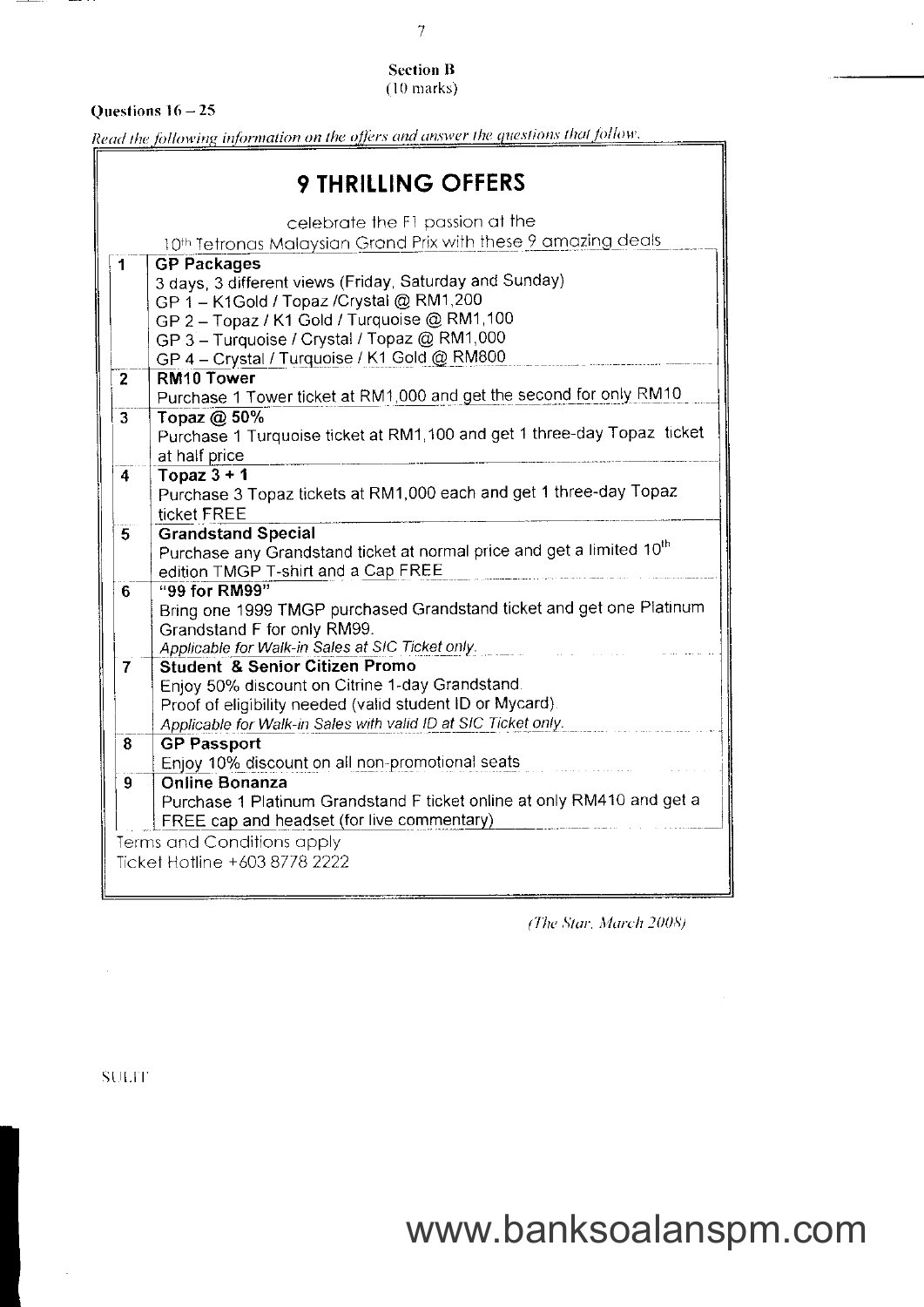### Questions 16 - 20

| No. | <b>Description</b>                                                          | <b>Types of Offers</b> |
|-----|-----------------------------------------------------------------------------|------------------------|
| 16. | A 10% discount on all non-promotional seats.                                |                        |
| 17. | Buy the first Tower ticket at RM1,000 and get the<br>second for only RM10.  |                        |
| 18. | Only for walk-in sales with valid ID.                                       |                        |
| 19. | Trade in the 1999 TMGP ticket for a platinum<br>Grandstand F for only RM99. |                        |
| 20. | Free limited edition of 10 <sup>th</sup> TMGP T-shirt and cap.              |                        |
|     |                                                                             | [5 marks]              |

Using the information given, write the types of offers in the boxes below.

### Questions 21 - 25

Complete the sentences below using the information given.

25. Jason Lee, a student needs to show his student ID or Mycard to enjoy a reduction of .... on Citrine l-day Grandstand.

| | markl

SIJI,IT

 $\bar{1}$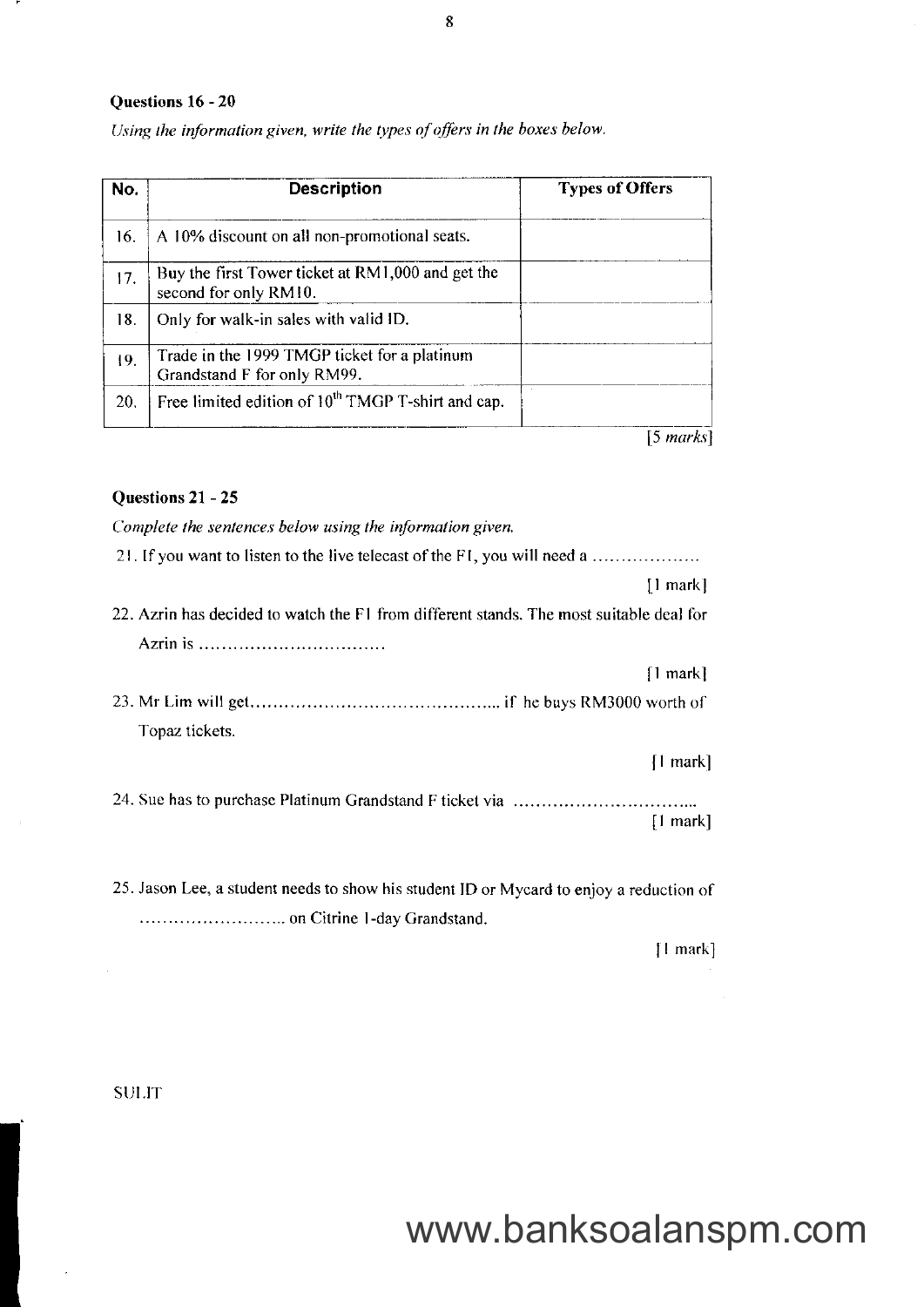### **Section C**

#### [25 marks]

### Questions  $26 - 31$  are based on the following passage.

- Tears flowed down the cheeks of my daughter when she called after spending  $\overline{1}$ her first night at the remote National Service training camp in Tambunan, located in the interior division of Sabah.
- My daughter, Melizarani, left home on December 29 and for the first time in 17  $\overline{2}$ years. She stayed away from the family and underwent a transformation to understand 5 life better. Pampered with comfortable living in the city all her life, she found it difficult to adjust to the dormitory there. She was terrified by the palm-sized rhinoceros beetles, grasshoppers and spiders and she also disliked bathing in the cold water at the foothills of the Crocker Range.
- Besides the unknown challenges she had to face as a trainee at the camp, her  $10$  $\beta$ major setbacks were missing home-cooked food, family and friends as well as losing the golden chance of chatting via the Internet. Among her other trivial challenges were not being allowed to use her mobile phone on weekdays and not allowed to leave the camp. She also had to handwash her clothes and undertake various responsibilities and 15 follow a regimented schedule daily.
- $\overline{4}$ My advice to her was to be focused and strong because life is an adventure and she should view her three-month stint there as a privilege to learn more about life and nature.
- 5 To give her moral support, I visited her with the whole family at the camp's open day on January 19. Indeed, it was an emotional reunion which enhanced family 20 bonding and understanding. She had lost some weight, She looked more tanned as well as trim and fit. She had developed a strong comradeship with other trainees from Sabah and Sarawak. The camp is about two hours' drive uphill from Kota Kinabalu and I was overwhelmed by the picturesque villages, scenic hills and the pleasing view of Mount Kinabalu on the drive up. Only a handful of parents turned up to visit the 300 odd 25 trainees and participated with them in games and performances. Some trainees were cheerful, several were solemn and many were visibly missing their loved ones and home
- 6 Their daily routine was to wake up at 5a.m. and they had to stay up until 11p.m. to complete their activities and chores. My daughter received a monthly allowance of 30 RM150 for participating in the National Service. Daily, the trainees ate six meals. To my surprise, on the day we were there, they were given packed rice with chicken, fried fish and vegetables and a bottle of mineral water for lunch. This was a luxury compared to the meals at the rough and tough Outward Bound camp training which I underwent in Lumut, Perak, in 1989. 35

**SULIT**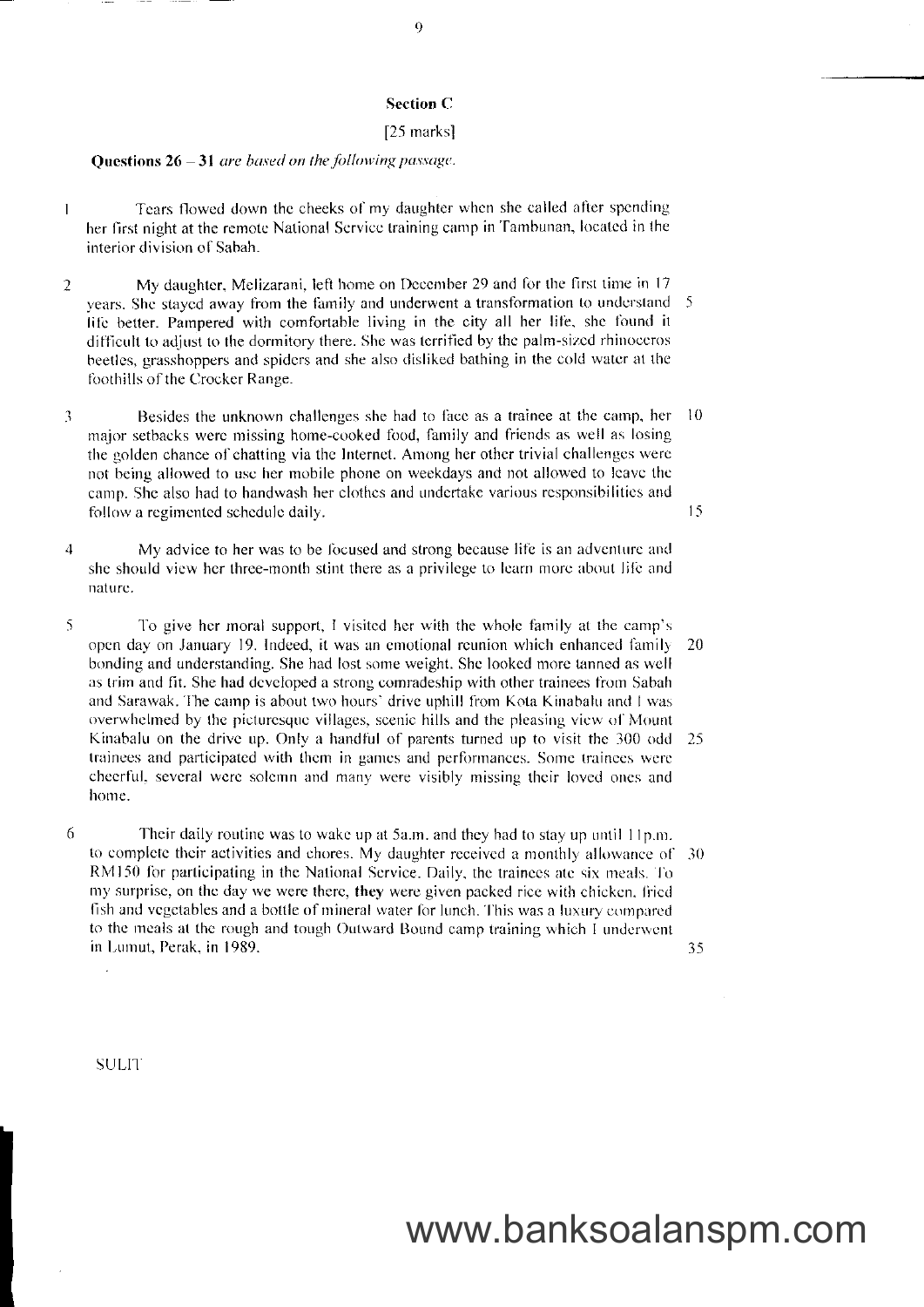- A month later, my daughter no longer feared insects and had adapted well to the environment. She had fallen in love with the charming view of the 4,095m Mount  $\overline{7}$ Kinabalu that greeted her every morning. I was pleased with the transformation my 40 daughter went through since she joined the National Service. She appreciated life more and coped with challenges and disappointments positively. She had even reached the summit of Mount Kinabalu which was a great achievement for her. Apart from that, she had improved her self-development skills and showed love and care for others. Above all, she had grown up to be a brave and responsible teenager. Melizarani had developed 45 interest in spirituality and looked forward to her Sundays because she got to travel out of the camp to perform prayers at a Hindu temple in Kota Kinabalu. Her camp experience had made her realize how fortunate she had been in many ways compared to the other trainees.
- On March 11, she called home with confidence and reported the activities she 50 had successfully completed excitedly. She had also learnt some cultural dances, songs 8 and the Kadazan language.
- From my daughter's experience, I am sad to note that some parents gave false excuses for their children to escape the National Service Camp, not realising that they  $\overline{Q}$ are missing a once-in-a-lifetime experience.

(Sunday Metro, February 2008)

55

26. a) From paragraph 1, why did Melizarani leave home?

 $[1$  mark]

b) From paragraph 3, state two of Melizarani's biggest challenges as a trainee at the camp.

|  | 12 marks |
|--|----------|

**SULIT**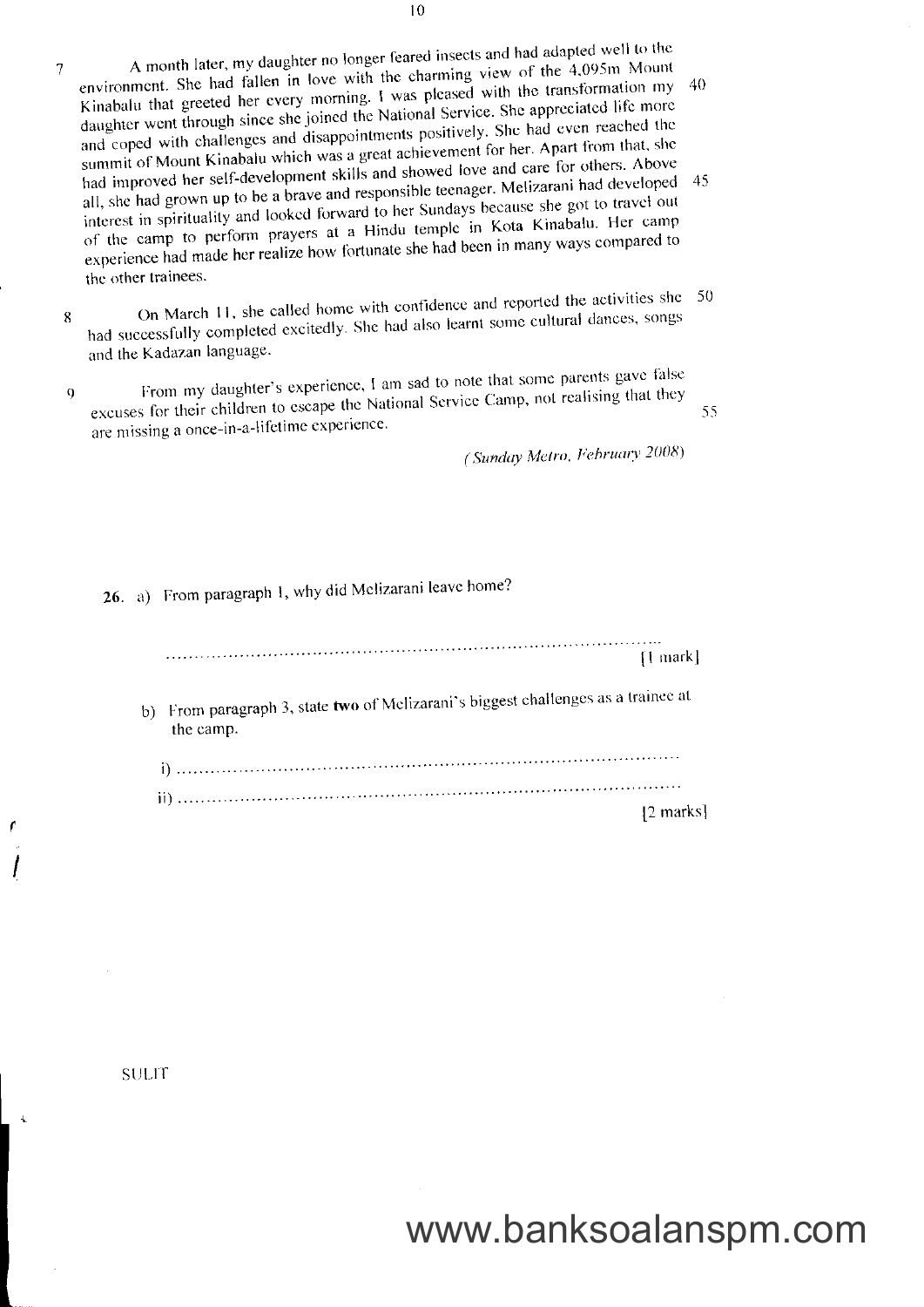| From paragraph 5, besides her physical changes, what is a positive<br>improvement in Melizarani after three weeks of training? |                                                                |
|--------------------------------------------------------------------------------------------------------------------------------|----------------------------------------------------------------|
|                                                                                                                                | $ 1$ mark $ $                                                  |
| $\mathbf{b}$<br>From paragraph 5, which phrase suggests that not many people were present<br>on the open day?                  |                                                                |
|                                                                                                                                | $\lfloor$ mark]                                                |
|                                                                                                                                |                                                                |
| From paragraph 7,                                                                                                              | $[1$ mark]                                                     |
| a) what is the most important change in Melizarani since she attended<br>the National Service?                                 |                                                                |
|                                                                                                                                |                                                                |
| b) how do you know that Melizarani's religious belief is stronger?                                                             | $[1$ mark]                                                     |
|                                                                                                                                |                                                                |
|                                                                                                                                |                                                                |
| From paragraph 9, explain in your words why teenagers should not miss the<br>National Service Camp.                            | $[1$ mark]                                                     |
|                                                                                                                                |                                                                |
|                                                                                                                                | $[2$ marks]                                                    |
|                                                                                                                                | 27. a)<br>From paragraph 6, the word they in line 32 refers to |

**SULIT** 

 $\sim$ 

www.banksoalanspm.com

 $\hat{\mathcal{A}}$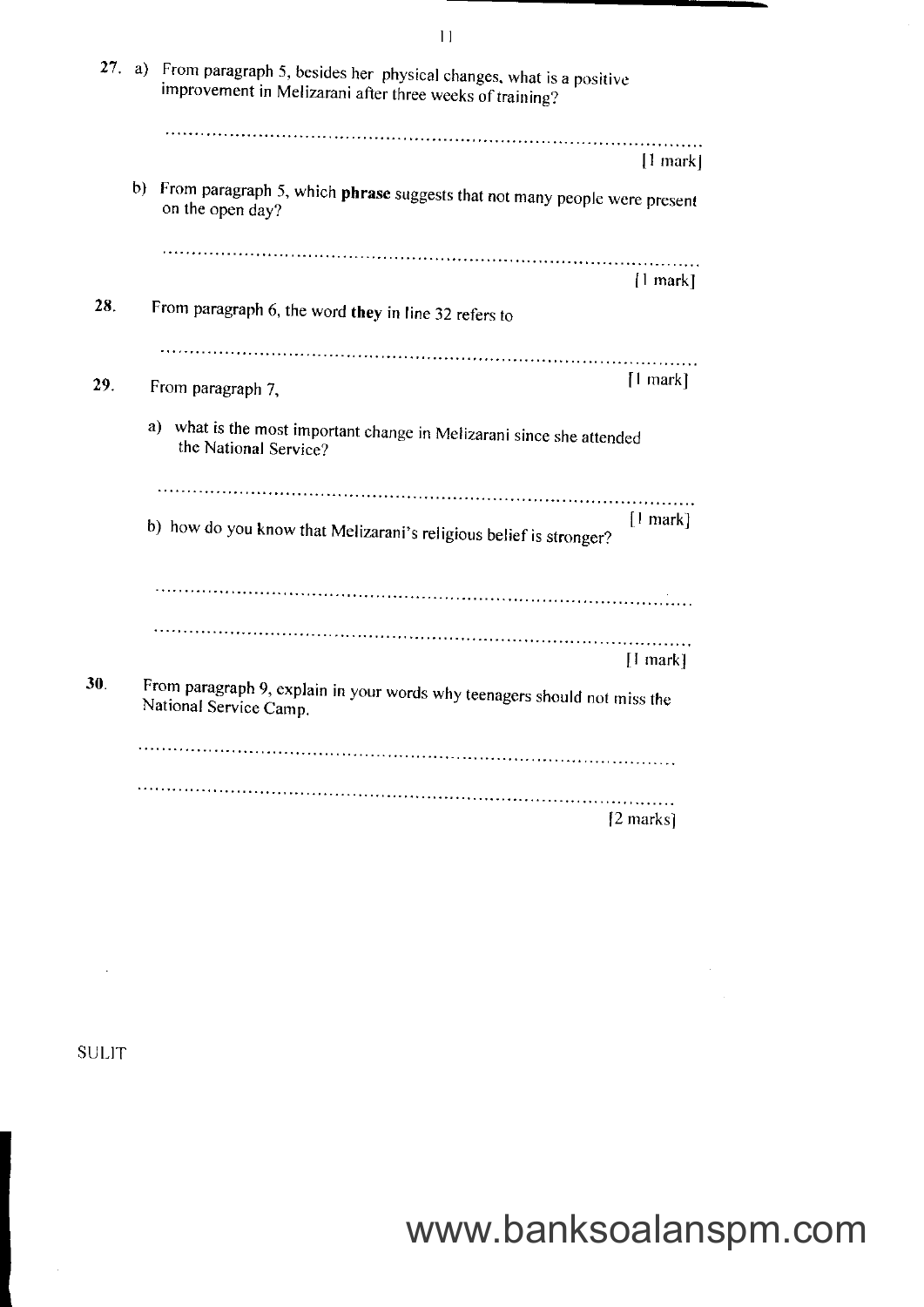- l 2
- 31. Based on the passage given, wite a summary on:
	- the positive changes in Melizarani after she joined the National Service training

Credit will be given for use of own words but care must be taken not to change thc original meaning.

Your summary must:

- $\bullet$  be in continuous writing (not in note form)
- use materials from lines 21 to 49
- not be longer than 130 words, including the 10 words given below

Begin your summary as follows:

At the camp's open day, Melizarani's family noticed that she...

**SULIT** 

 $4^{-4}$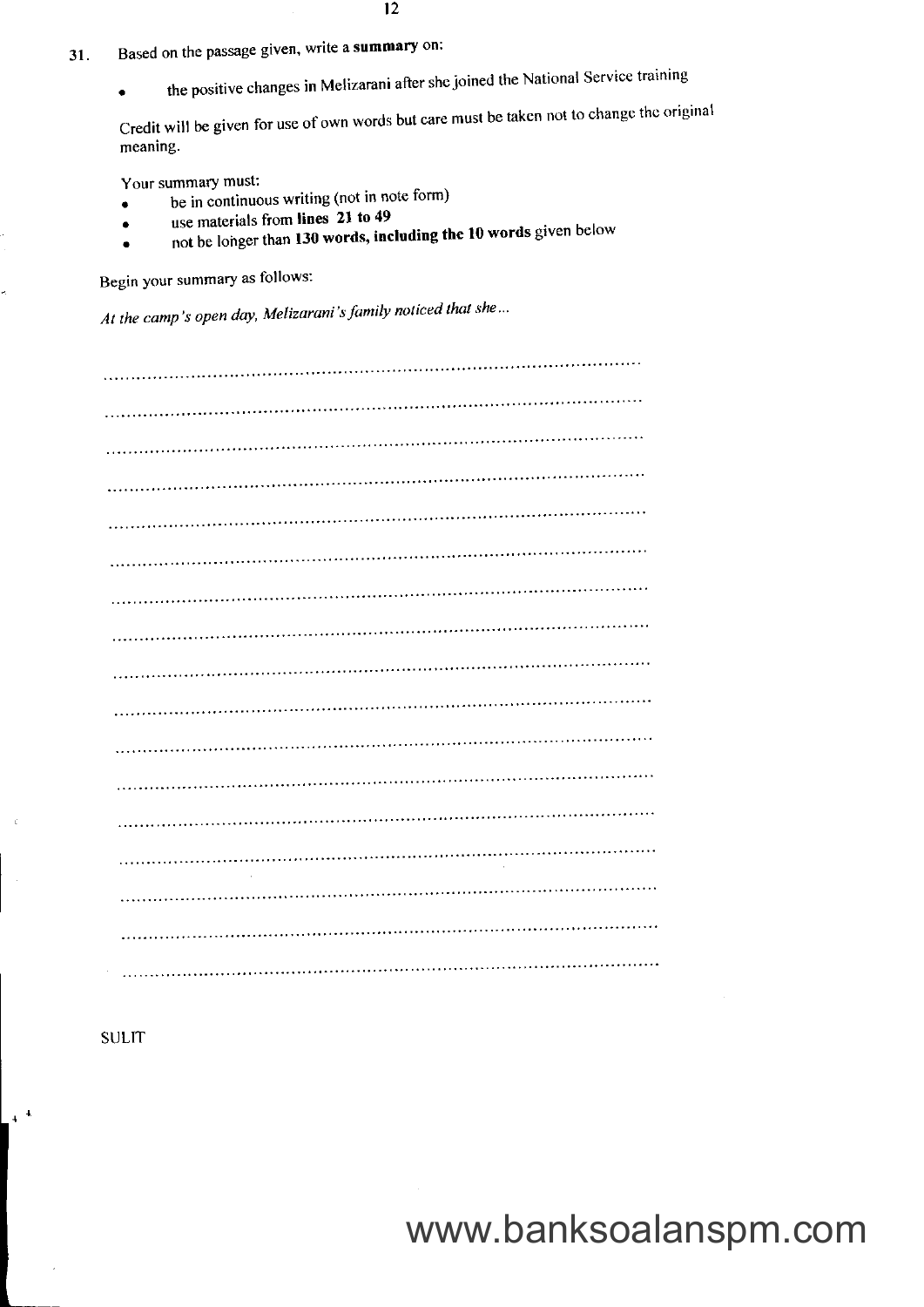Section D [25 marks]

32 Read the following extract from  $If$  and answer the questions that follow.

lfyou keep your head when all about you Are losing theirs and blaming it on you; Ifyou can trust yourselfwhen all men doubt you, But make allowance for their doubting too; If you can wait and not be tired by waiting, Or being lied about don't deal in lies, Or being hated don't give way to hating, And yet don't look too good, nor talk too wise;

Rudyard Kipling

|     | (a) What advice is given in line 3 of the stanza?                              |                     |
|-----|--------------------------------------------------------------------------------|---------------------|
| (b) | Which line in the stanza above states that patience is important?              |                     |
|     |                                                                                |                     |
| (c) | What does " <i>don't deal in lies</i> " mean?                                  |                     |
|     |                                                                                |                     |
| (d) | Who should follow the advice in this stanza? Give a reason for your<br>answer. |                     |
|     |                                                                                |                     |
|     |                                                                                | $[2 \text{ marks}]$ |

**SULIT** 

 $\downarrow$  .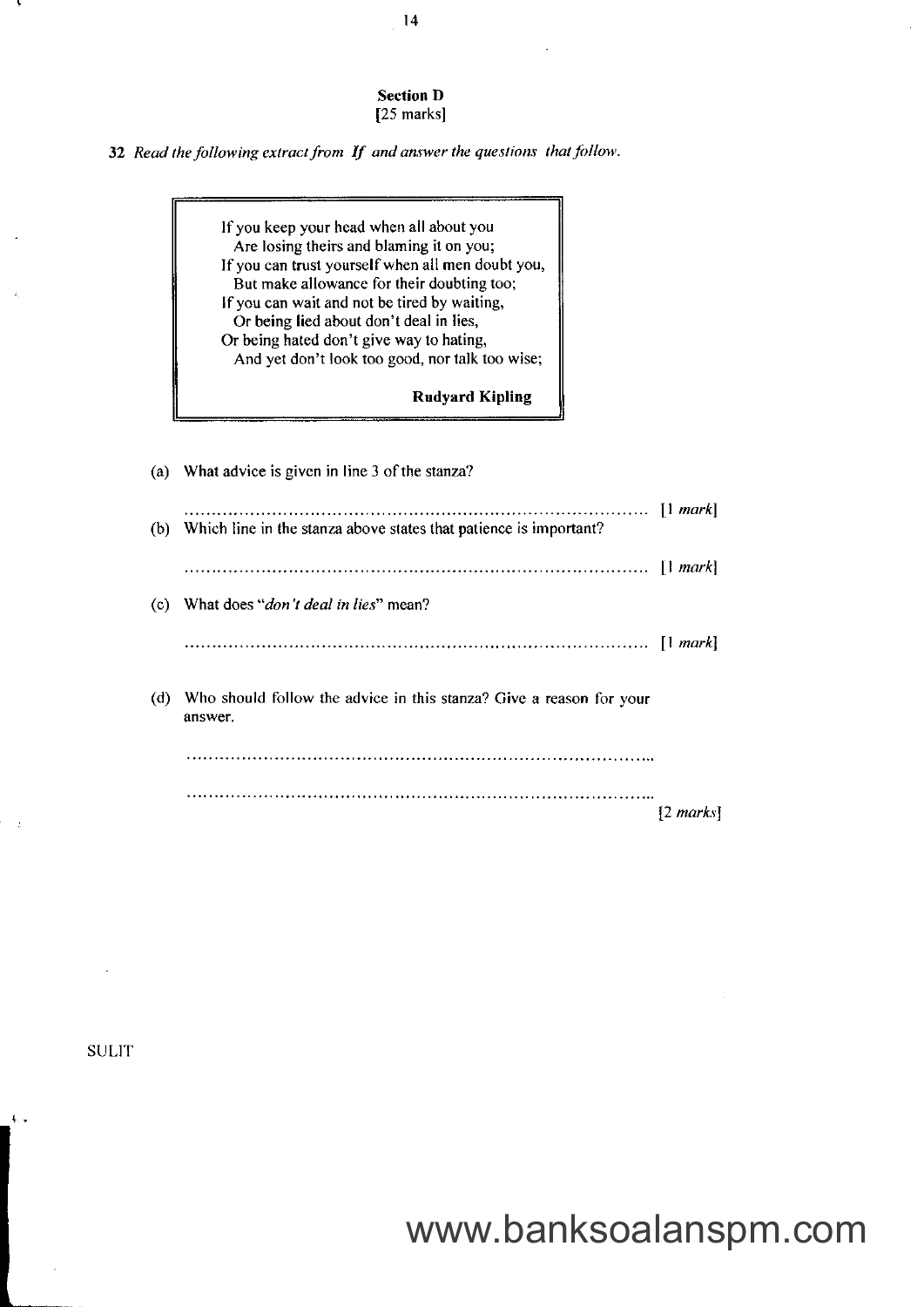33 Read the extract from the short story The Necklace below and answer the questions that .follow.

| "What do you mean? You brought it back."<br>"I brought you back another exactly like it. And it has taken us ten years to<br>pay for it. You can understand that it was not easy for us, for us who had<br>nothing. At last, it is ended and I am very glad."<br>Madam Forestier had stopped.<br>"You say that you bought a necklace of diamonds to replace mine?"<br>"Yes. You never noticed it, then! They were very similar."<br>And she smiled with a joy that was at once proud and ingenuous.<br>Madame Forestier, deeply moved, took her hands.<br>"Oh, my poor Mathilde! Why, my necklace was paste! It was worth<br>at most only 500 francs! |                     |
|-------------------------------------------------------------------------------------------------------------------------------------------------------------------------------------------------------------------------------------------------------------------------------------------------------------------------------------------------------------------------------------------------------------------------------------------------------------------------------------------------------------------------------------------------------------------------------------------------------------------------------------------------------|---------------------|
| Why did Mathilde have to work for ten years?<br>a)                                                                                                                                                                                                                                                                                                                                                                                                                                                                                                                                                                                                    |                     |
|                                                                                                                                                                                                                                                                                                                                                                                                                                                                                                                                                                                                                                                       | [1 mark]            |
| (i) Why was Madame Forestier 'deeply moved'?<br>b)                                                                                                                                                                                                                                                                                                                                                                                                                                                                                                                                                                                                    |                     |
|                                                                                                                                                                                                                                                                                                                                                                                                                                                                                                                                                                                                                                                       | [1 mark]            |
| (ii) What does ' <i>paste</i> ' in the extract mean?                                                                                                                                                                                                                                                                                                                                                                                                                                                                                                                                                                                                  |                     |
|                                                                                                                                                                                                                                                                                                                                                                                                                                                                                                                                                                                                                                                       |                     |
| If you were Madame Forestier, what would you do after<br>$\mathbf{c})$<br>knowing the truth?                                                                                                                                                                                                                                                                                                                                                                                                                                                                                                                                                          | [1 mark]            |
|                                                                                                                                                                                                                                                                                                                                                                                                                                                                                                                                                                                                                                                       |                     |
|                                                                                                                                                                                                                                                                                                                                                                                                                                                                                                                                                                                                                                                       |                     |
|                                                                                                                                                                                                                                                                                                                                                                                                                                                                                                                                                                                                                                                       | $[2 \text{ marks}]$ |

**SULIT** 

 $\overline{\phantom{a}}$ 

 $\sim 10$